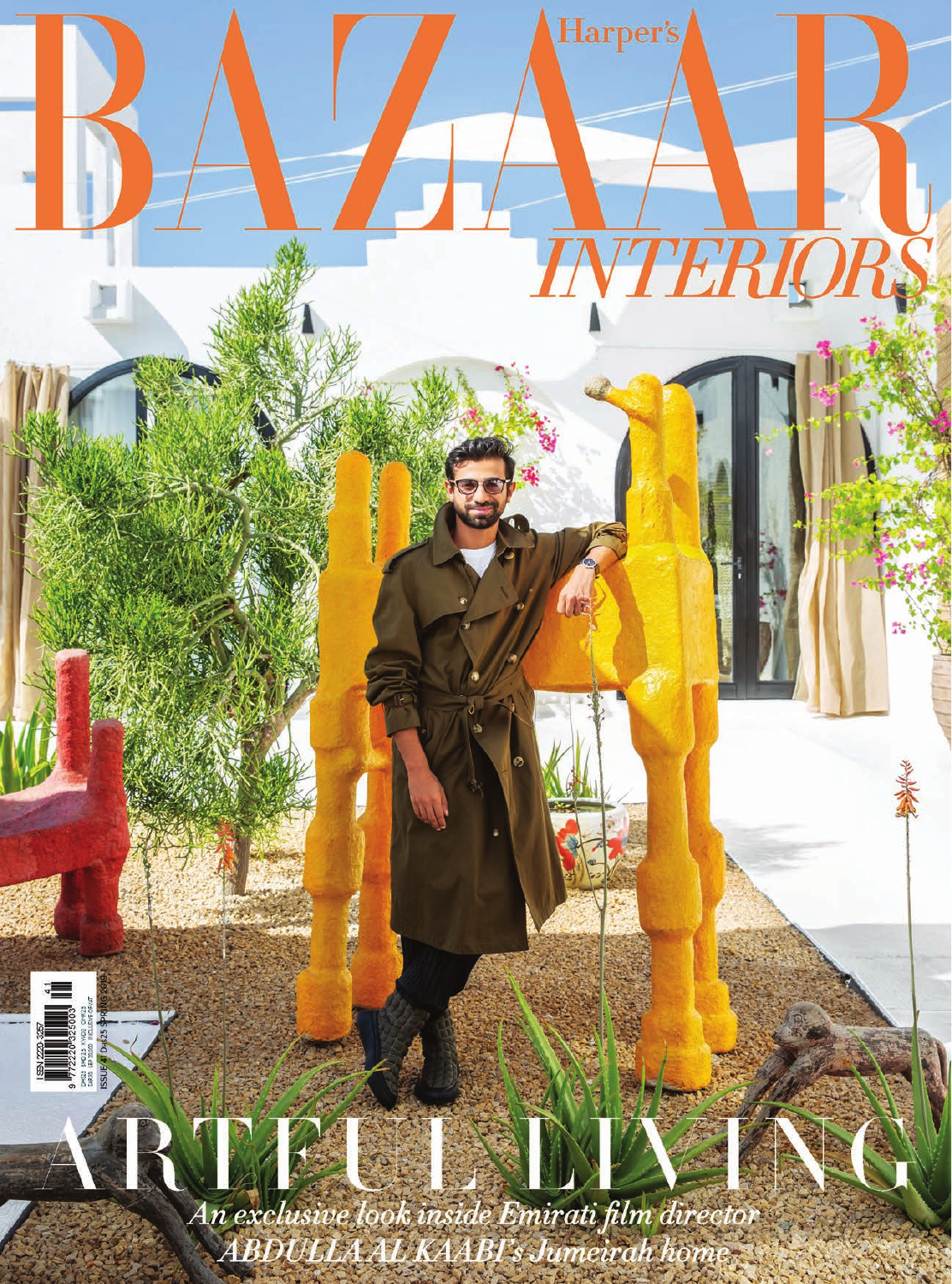## TRANSFORMATION. OF LIFE

*Sensuality, desire and femininity meet simultaneously through a series of interactive displays in Beirut based designer* NAJLA EL ZEIN s  *rst exhibition in New York, writes Ayesha Shehmir*

Right: Najla El Zein This image and far right: Installation views of *Distortion*